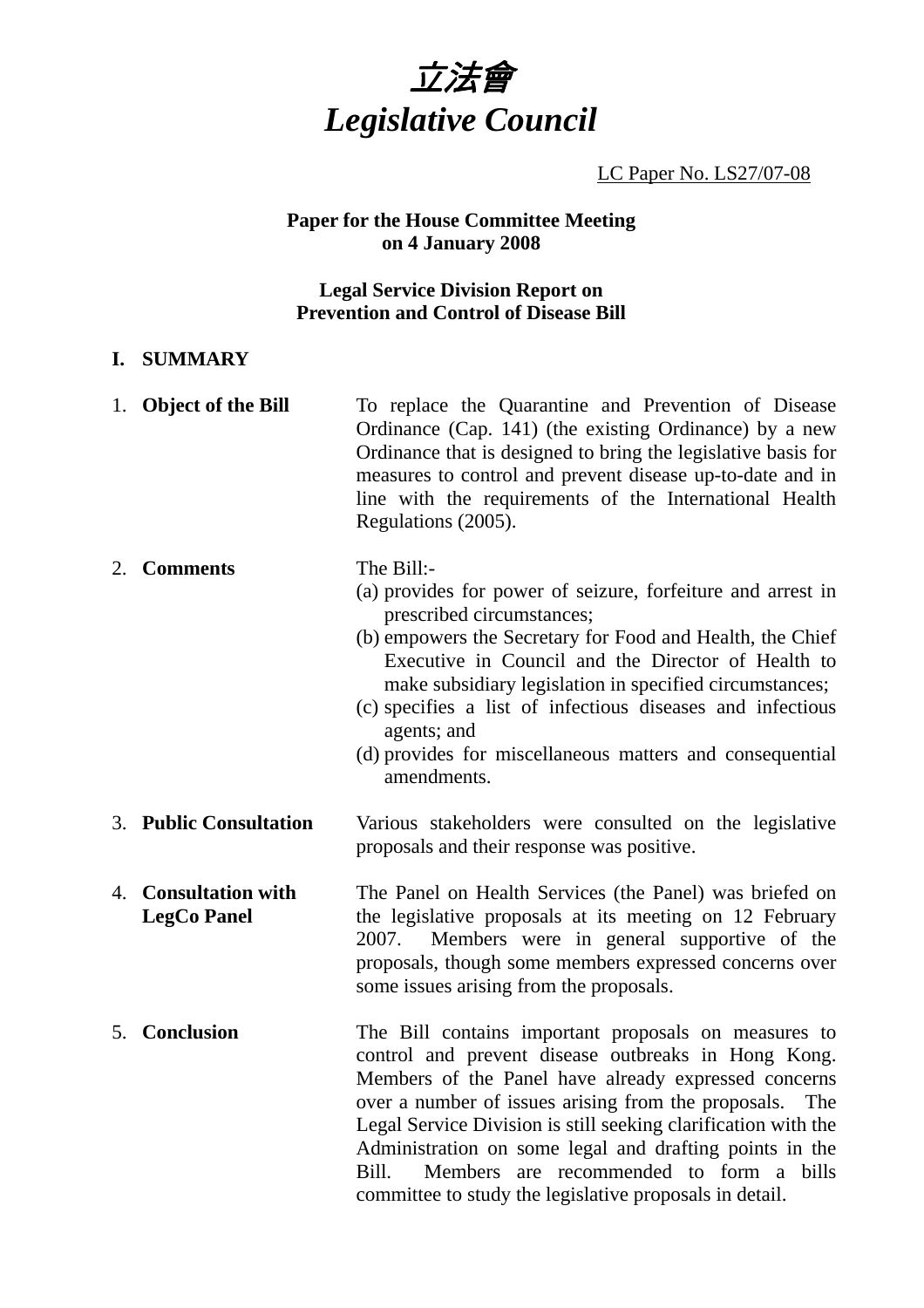# **II. REPORT**

### **Object of the Bill**

1. To replace the Quarantine and Prevention of Disease Ordinance (Cap. 141) (the existing Ordinance) by a new Ordinance to:-

- (a) provide for power of seizure, forfeiture and arrest in prescribed circumstances;
- (b) empower the Secretary for Food and Health (the Secretary), the Chief Executive in Council (the CE in Council) and the Director of Health (the Director) to make subsidiary legislation in specified circumstances;
- (c) specify a list of infectious diseases and infectious agents; and
- (d) provide for miscellaneous matters and consequential amendments.

### **LegCo Brief Reference**

2. FH CR 4/3231/96 issued by the Food and Health Bureau in December 2007.

## **Date of First Reading**

3. 19 December 2007.

## **Comments**

### Power of seizure, forfeiture and arrest

4. Clause 3 provides that a health officer may, with the approval in writing of the Director and for the purpose of the control or preventing the spread of any disease that poses a public health risk, seize any article that the health officer has reason to believe is an infectious agent or contains an infectious agent. The term "public health risk" is defined in the Bill to mean "a risk of serious and direct danger to the health of human beings".

5. Clause 4 provides that a health officer may forfeit any article that is taken into Hong Kong illegally.

6. Clause 5 provides for the power of a health officer, etc. to stop, detain or arrest a person who has committed or is committing an offence under the Bill or who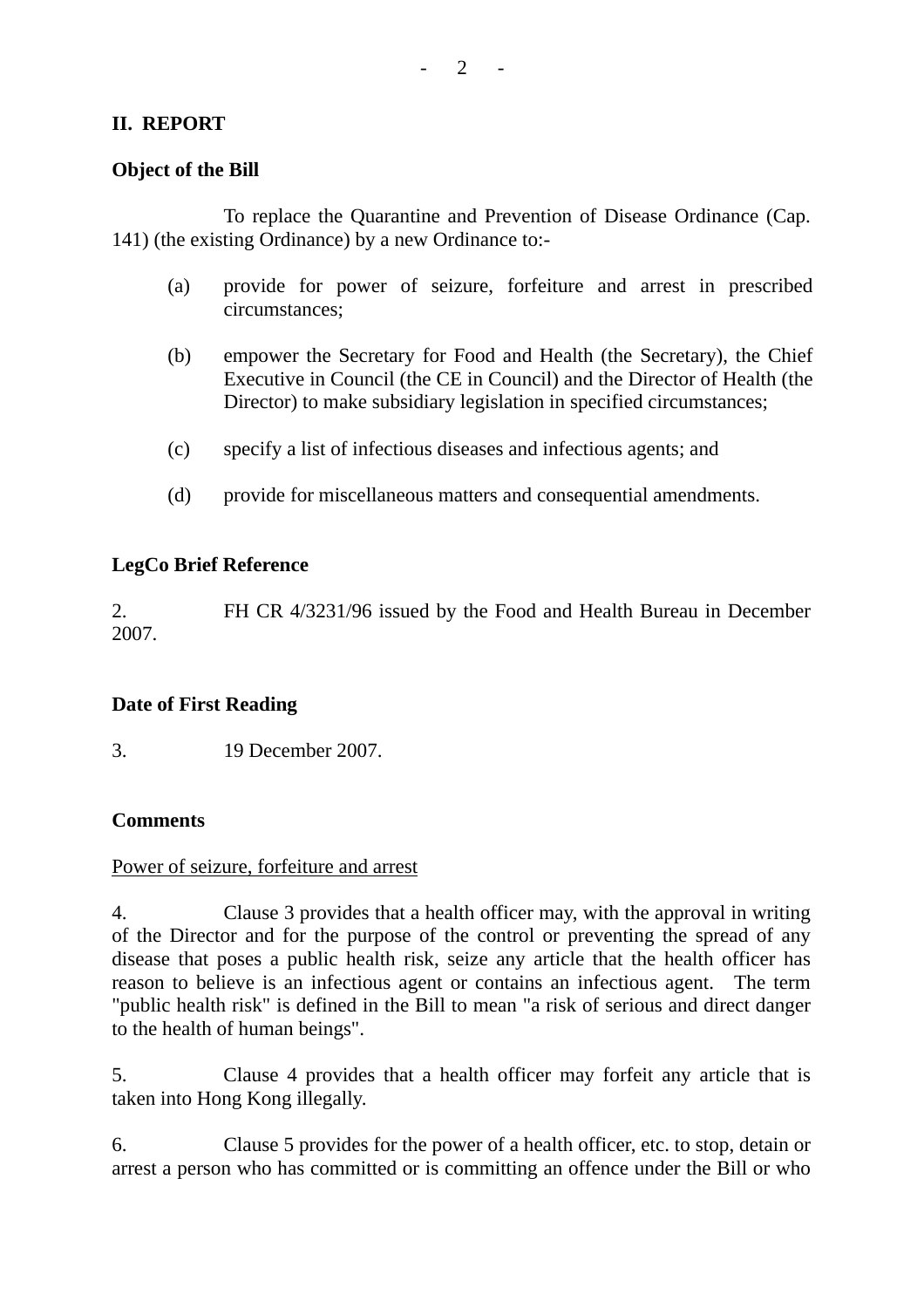has obstructed or assisted in the obstruction of the health officer, etc. in the performance of statutory functions.

7. Clause 6 provides for the power to arrest a person who escapes from detention.

# Power to make subsidiary legislation

8. Clause 7 empowers the Secretary to make regulation for the purpose of the prevention of any disease and the spread of any disease and contamination, in particular the application of measures in the light of any recommendation made by the World Health Organization (WHO) (other than those made pursuant to article 15 of the International Health Regulations (2005) (IHRs)). The regulation may provide that a contravention of any provision of the regulation is an offence punishable with a fine not exceeding level 3 (\$10,000) and a term of imprisonment not exceeding 6 months.

9. Clause 8 empowers the CE in Council to make public health emergency regulation for the purposes of preventing, combating or alleviating the effects of a public health emergency and protecting public health, in particular the requisitioning of property and matters relating to compensation for such requisition. The regulation may provide that a contravention of any provision of the regulation is an offence punishable with a fine not exceeding level 5 (\$50,000) and a term of imprisonment not exceeding 6 months. The term "public health emergency" is defined under the Bill to mean:-

- "(a) the occurrence of or the imminent threat of a disease, an epidemic or a pandemic;
- (b) the occurrence of a novel, or highly infectious, agent or matter; or
- (c) the widespread exposure or the imminent threat of widespread exposure of human beings to an infectious agent,

that has a high probability of causing a large number of deaths in the population or a large number of serious disabilities (whether or not long-term) in the population."

10. Clause 9 empowers the Director to prescribe by an order published in the Gazette any measure to be applied in the light of any temporary recommendation made by the WHO pursuant to articles 15, 17 and 18 of the IHRs. Article 15 of the IHRs empowers the Director-General of the WHO to issue temporary recommendations when there is a public health emergency. Article 17 of the IHRs provides for criteria for issuing temporary recommendations. Article 18 of the IHRs provides for the advice, to be included in the recommendations issued by the WHO, with respect to persons, baggage, cargo, containers, conveyances, goods and postal parcels.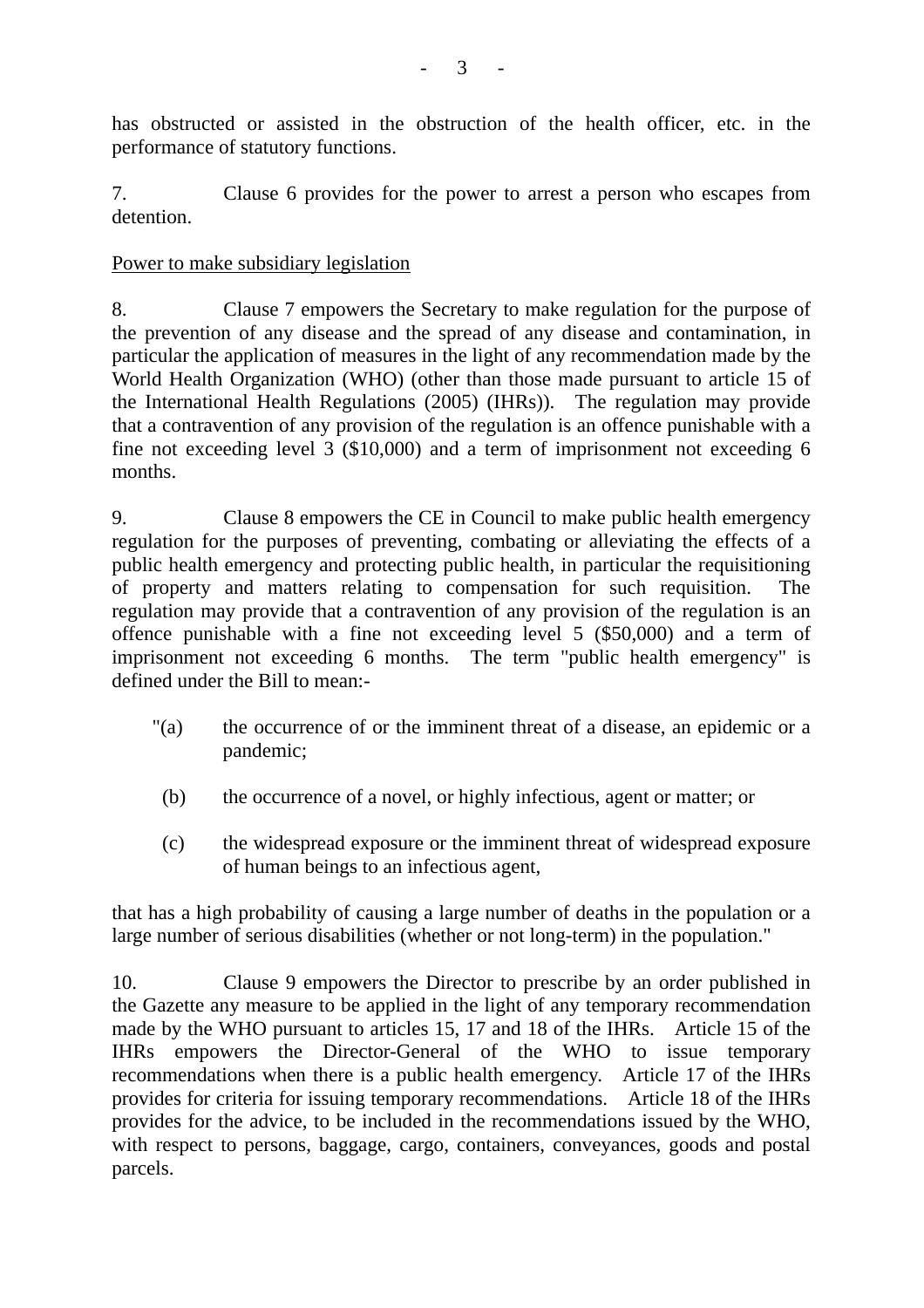Miscellaneous matters and consequential amendments

11. Clause 10 requires the Commissioner of Police to furnish police assistance on the request of a health officer.

12. Clause 11 provides for the offence (punishable with a fine at level 2 (\$5,000) and imprisonment for 2 months) of obstructing or assisting in the obstruction of a health officer, etc. in the performance of statutory duties.

13. Clause 12(1) provides that the Director may order just and equitable compensation to be paid for any article that is damaged, destroyed, seized, surrendered or is submitted to any person pursuant to statutory authority. Clause 12(2) provides that any dispute as to whether compensation is payable or on the amount of compensation may, in default of agreement, be resolved or determined by arbitration in accordance with the Arbitration Ordinance (Cap. 341). Clause 12(3) provides that sub-clause (1) does not apply to cases for which compensation is provided for by regulations made by the CE in Council under clause 8.

14. Clause 13 provides for the immunity from any personal liability in respect of anything done or omitted to be done in good faith by a health officer or any public officer or persons acting under the direction of the health officer.

15. Clause 14 provides that the Bill does not affect the internal management of vessels or aircraft of war of the Chinese People's Liberation Army or of foreign vessels or aircraft of war, or their freedom of movement.

16. Clause 15 empowers the Director to amend the Schedules to the Bill.

17. Clauses 16 and 17 repeal the existing Ordinance and its subsidiary legislation except for the Boats and Wharves (Supply of Water) Regulation (Cap. 141 sub. leg. A).

18. Clause 18 makes consequential amendments to other ordinances.

19. Schedule 1 provides for a list of infectious diseases.

20. Schedule 2 provides for a list of infectious agents.

# **Public Consultation**

21. According to paragraphs 17-18 of the LegCo Brief, the Administration has consulted various stakeholders on the legislative proposals and their response was positive. Some expressed concerns over the impacts of the proposed measures on their business operations, and pointed out the need for the Director to provide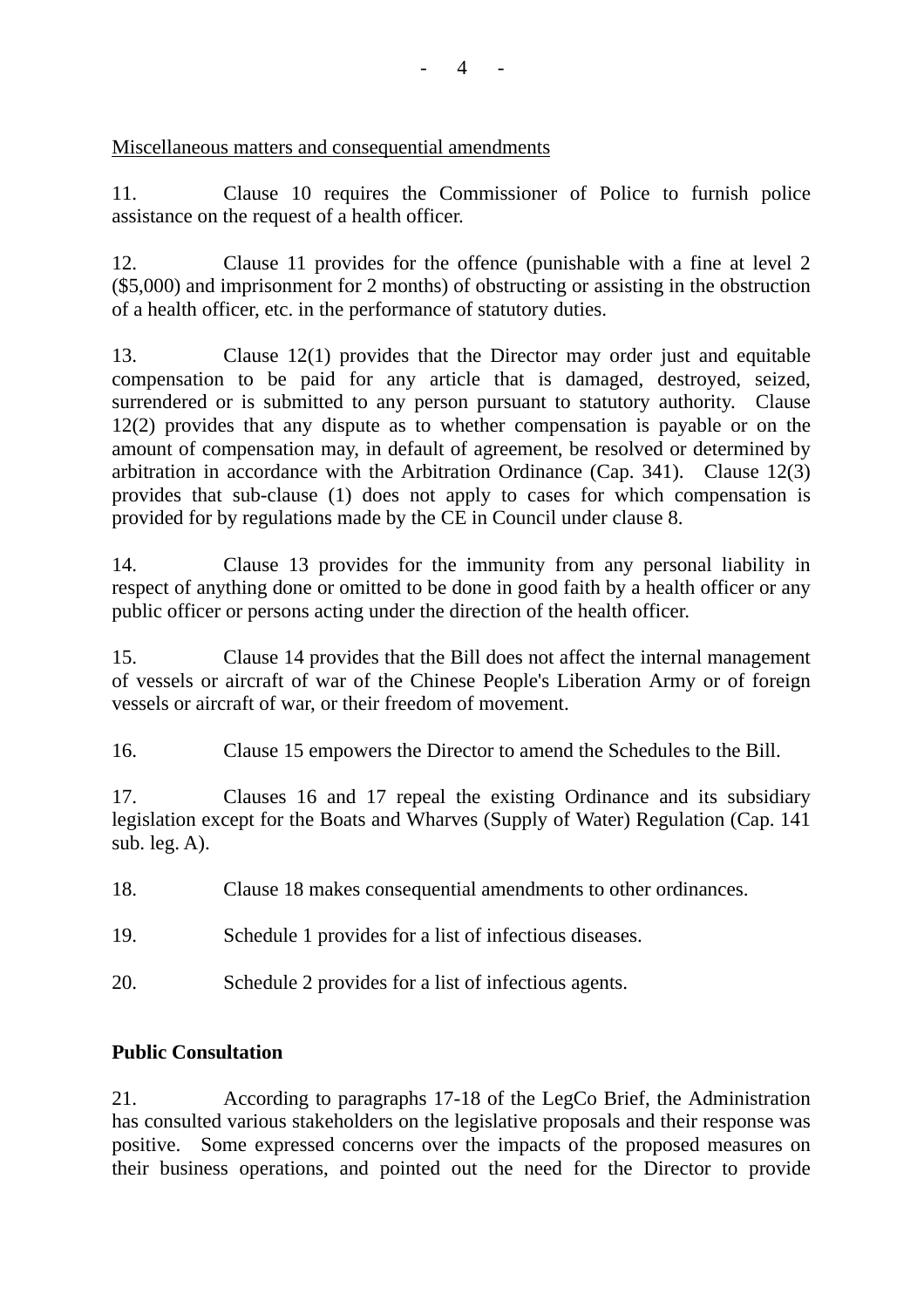guidelines in due course for the implementation of health measures. The Administration undertakes to work closely with the relevant stakeholders to address such concerns and to ensure smooth implementation of the proposed measures.

## **Consultation with LegCo Panel**

22. The Administration briefed the Panel on Health Services (the Panel) at its meeting on 12 February 2007 on the legislative proposals. Members were in general supportive of the proposals. Some of them however had the following concerns or suggestions:-

- (a) empowering the CE in Council to decide on "state of public health emergency" in times of major outbreak of infectious disease in Hong Kong might delay the taking of effective measures to combat it;
- (b) the requisitioning of private property (including vaccines, drugs, personal protective gears, vehicles, shipping containers and vacant residential facilities) by the Government during a state of public health emergency might contravene Article 105 of the Basic Law;
- (c) roles of the Hospital Authority, the Department of Health (DH) and the private doctors or hospitals in combating infectious diseases should be clearly spelt out in the Bill;
- (d) express provisions should be added to the Bill to ensure compliance by medical practitioners to provide information that was within their knowledge relating to cases of infectious disease to facilitate investigation and contact tracing, and compliance by sick persons, contacts and carriers of infectious diseases placed under medical surveillance;
- (e) the Administration should make clear in the Bill that to enable the Director to recruit the assistance of unregistered but qualified health care personnel during an emergency was not to allow the Director to recruit anyone as he saw fit; and
- (f) powers to be conferred upon the Government would further exacerbate the already concentration of powers on the Government in handling infectious disease outbreaks, and provisions to counteract such phenomenon should be included in the Bill.

23. At the request of the Panel, the Administration undertook to address the following issues either in the LegCo Brief or at the bills committee to be formed to study the Bill:-